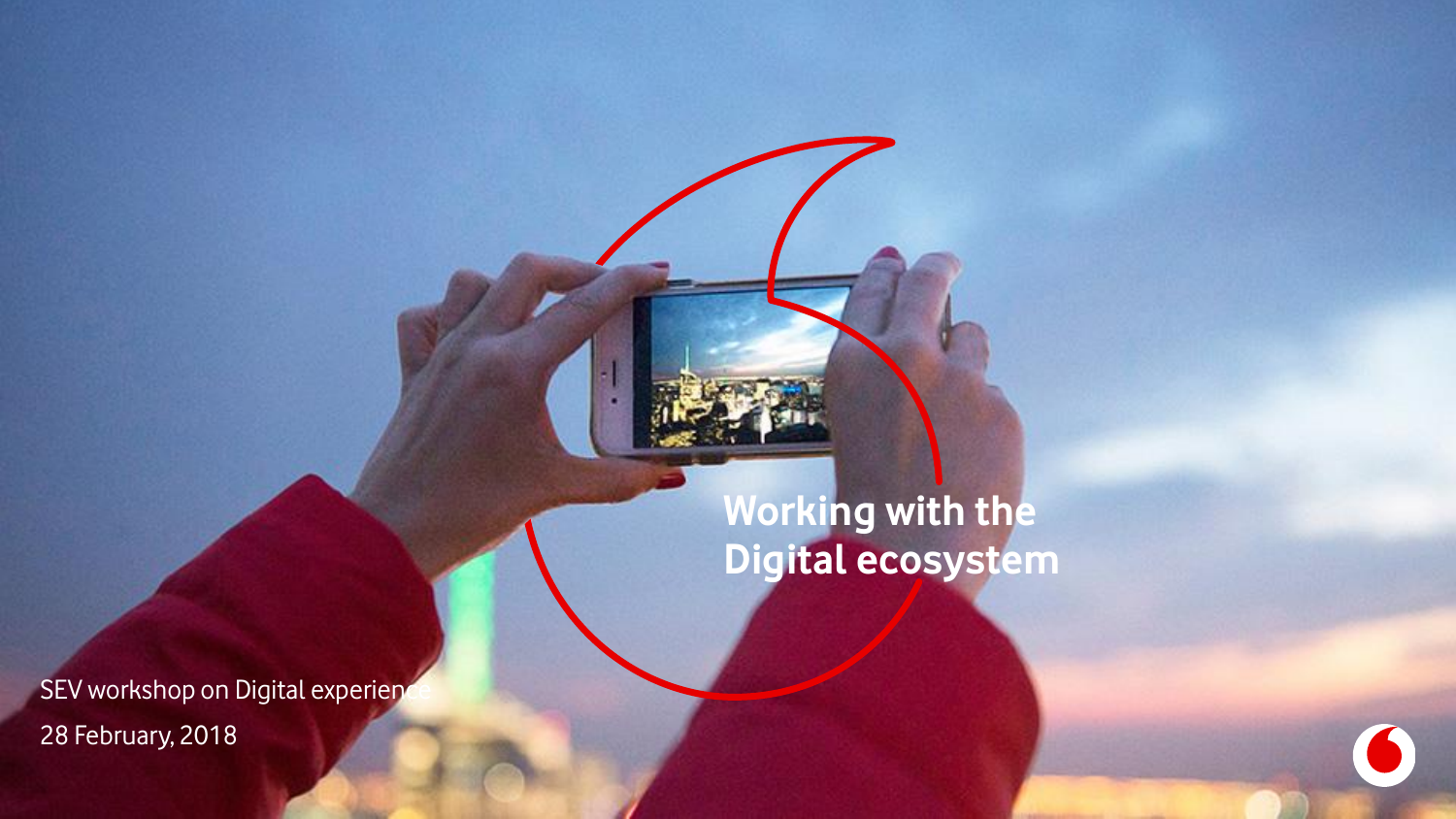## **Overview**

#### **Customers are already digital**

Every good execution of digital experience demonstrates very high level of adoption

### **Customers are experiencing simple and clean journeys from digital native companies**

Customers unavoidably compare digital journeys they experience across companies, either digital or not

### **Established companies will need 3-5 years to digitally transform**

For now, Digital transformation programs stumble on legacy systems and skills scarcity

### **There are mutual opportunities for both established companies and startups to partner**

Tapping every opportunity to deliver good customer experience bridges the time gap until digital transformation is completed

#### **We present two case studies demonstrating the above points**

First we start with **Control+**, a case study that demonstrates that customer is already digital and we then showcase **Cashback** that shows a collaboration with digital natives companies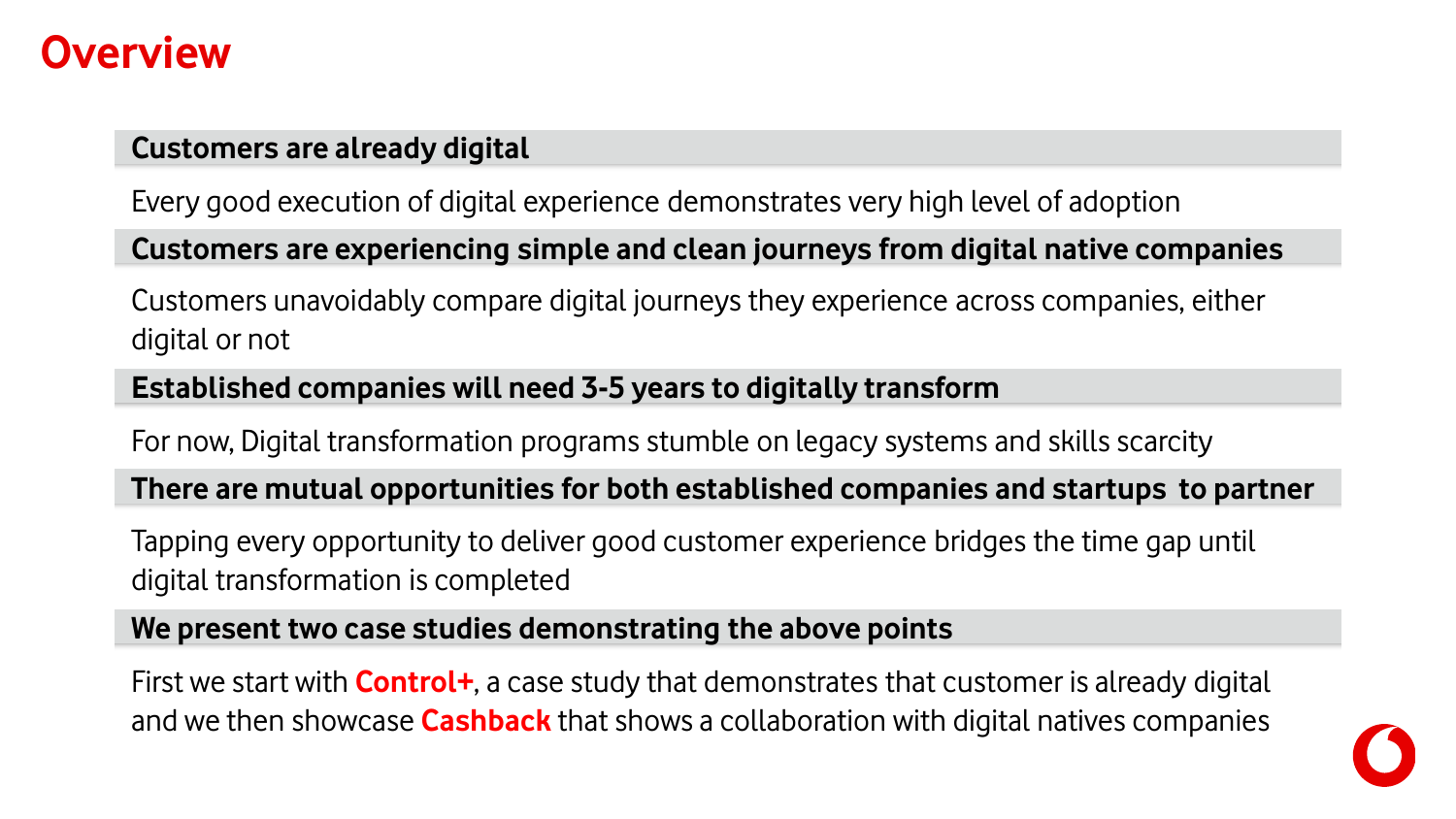# **Customers are already Digital**

CASE-IN-POINT

| <b>Customer insight</b>                                                                             | <b>Product</b>                                                                                                                                                                           | <b>Communication</b>                                                                                                                                                                       | ---<br>---<br>---<br>The value of Digital-first                                                  |
|-----------------------------------------------------------------------------------------------------|------------------------------------------------------------------------------------------------------------------------------------------------------------------------------------------|--------------------------------------------------------------------------------------------------------------------------------------------------------------------------------------------|--------------------------------------------------------------------------------------------------|
| "I always want to feel<br>worry free while<br><b>browsing</b> the Internet<br>from my mobile phone" | <b>Customers</b> receive<br>notification at 80% of<br>their data usage, in<br>which they are<br>triggered to activate<br>Control+ bundles via<br>My Vodafone for worry-<br>free browsing | Digital campaign during<br>Aug17 (need for more<br>data), communicating<br>new pricing on Control+<br><b>bundles</b><br>Ξέγνοιαστο σερφάρισμα όλο το καλοκαίρι<br>LLE TO Vodafone Control+ | <b>Digital sales</b><br>of Control+<br><b>bundles</b><br>exceed<br><b>offline</b><br>world sales |

3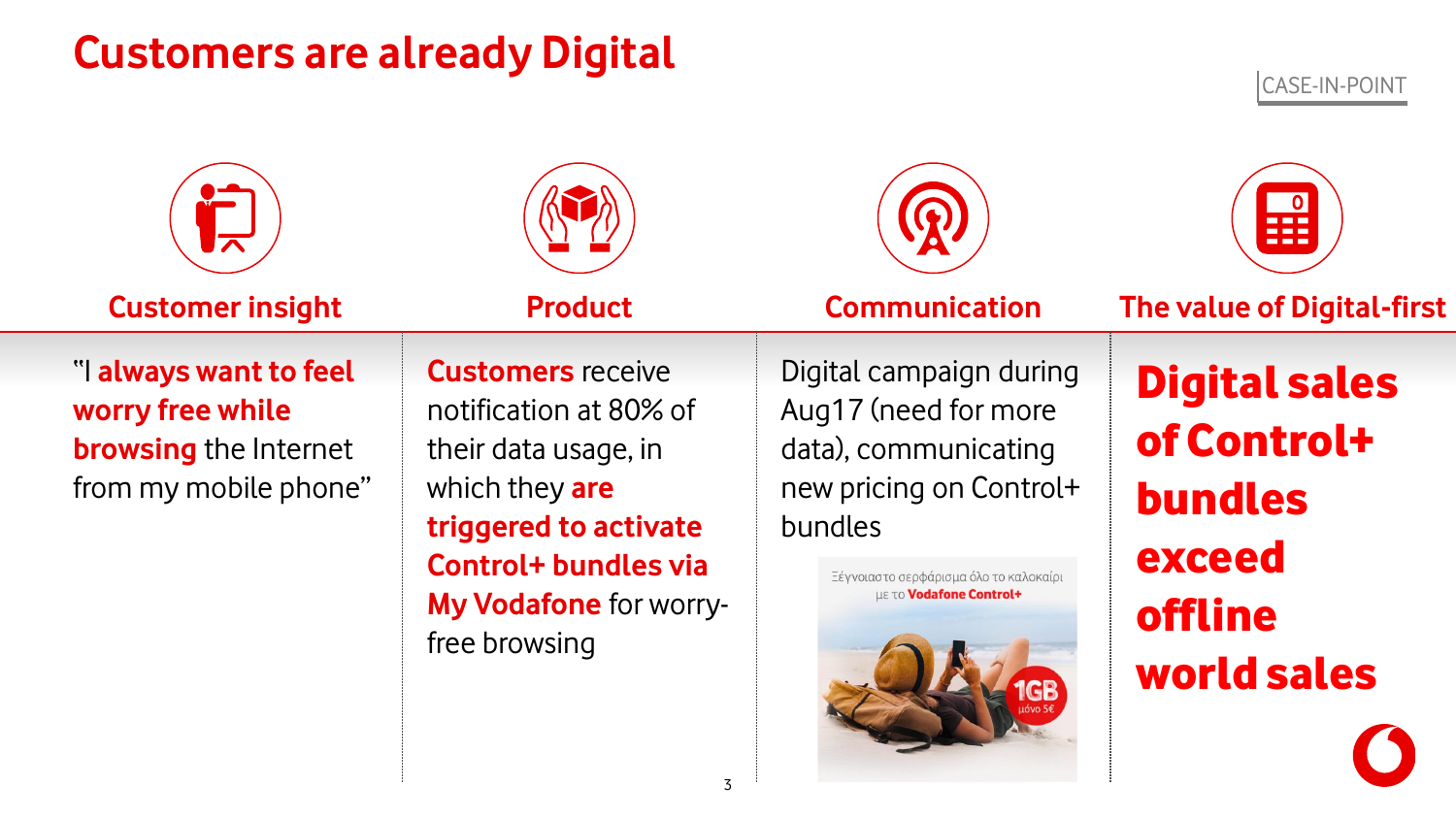## **Cashback feature is a manifestation of working with the digital ecosystem to deliver value to the customer**

CASE-IN-POINT

| <b>Customer insight</b>                                                                                                                                             | <b>Partnered with local</b><br>digital companies                                                                                                                                                                                                                                                                                  | <b>Product</b>                                                                                                                                                                 | <b>Communication</b>                                                                                                            |
|---------------------------------------------------------------------------------------------------------------------------------------------------------------------|-----------------------------------------------------------------------------------------------------------------------------------------------------------------------------------------------------------------------------------------------------------------------------------------------------------------------------------|--------------------------------------------------------------------------------------------------------------------------------------------------------------------------------|---------------------------------------------------------------------------------------------------------------------------------|
| "I have been a Vodafone"<br>customer for many<br>years and<br>I want to feel<br>appreciated.<br>I would like to be<br>recognized and<br>rewarded for my<br>loyalty" | <b>Partnered with</b><br>$\bigcirc$ pockee<br>local<br>couponing<br>start-up that<br>has deals with all<br>le<br>grocery chains<br>parkaround<br>• Partnered with<br>$000$<br>000<br>e-table <sup>®</sup><br>airtickets<br>local companies<br>$\mathbf{u}$ iva.gr<br>that offer great<br>digital<br>insurancemarket<br>experience | • Coupon<br>monetization via<br>discount in their bill<br>or as a top-up for<br>their prepay number<br>• Access to more than<br>300 FMCGs coupons<br>for all grocery<br>chains | • TVC with App as<br>the hero element<br>• Digital & Social<br>Media<br>• CVM plan<br>• BTL activations<br>• In-store promotion |